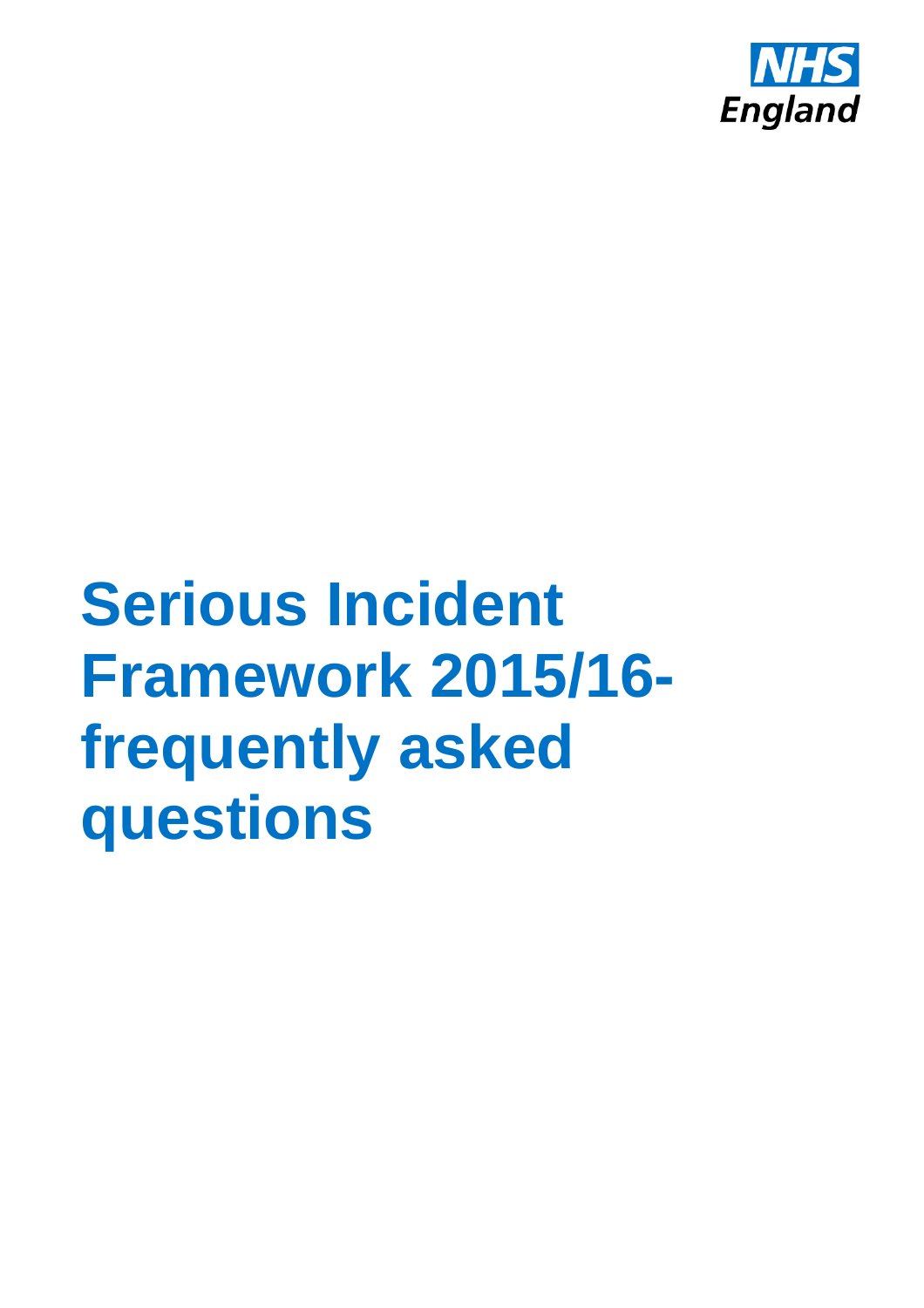#### **NHS England INFORMATION READER BOX**

| Medical | <b>Commissioning Operations</b> | Patients and Information      |
|---------|---------------------------------|-------------------------------|
| Nursing | Trans. & Corp. Ops.             | <b>Commissioning Strategy</b> |
| Finance |                                 |                               |

| uplications outeway includedness.<br><b>Document Purpose</b> | Guidance                                                             |
|--------------------------------------------------------------|----------------------------------------------------------------------|
|                                                              |                                                                      |
| <b>Document Name</b>                                         | FAQs on the Serious Incident Framework                               |
| <b>Author</b>                                                | NHS England Patient Safety Domain                                    |
| <b>Publication Date</b>                                      | 27 March 2015                                                        |
| <b>Target Audience</b>                                       | To be published on the NHS England website                           |
|                                                              |                                                                      |
|                                                              |                                                                      |
|                                                              |                                                                      |
|                                                              |                                                                      |
| <b>Additional Circulation</b>                                |                                                                      |
| List                                                         |                                                                      |
| <b>Description</b>                                           | The FAQs provide supporting information around the implementation of |
|                                                              | the Serious Incident Framework published March 2015.                 |
|                                                              |                                                                      |
|                                                              |                                                                      |
|                                                              |                                                                      |
| <b>Cross Reference</b>                                       |                                                                      |
|                                                              |                                                                      |
| <b>Superseded Docs</b>                                       |                                                                      |
| (if applicable)                                              |                                                                      |
| <b>Action Required</b>                                       |                                                                      |
| <b>Timing / Deadlines</b>                                    |                                                                      |
| (if applicable)                                              |                                                                      |
| <b>Contact Details for</b>                                   | Patient Safety Domain                                                |
| further information                                          | NHS England                                                          |
|                                                              | <b>Skipton House</b><br>80 London Road                               |
|                                                              | London                                                               |
|                                                              | SE16LH                                                               |
|                                                              |                                                                      |
|                                                              |                                                                      |

### **Document Status**

This is a controlled document. Whilst this document may be printed, the electronic version posted on the intranet is the controlled copy. Any printed copies of this document are not controlled. As a controlled document, this document should not be saved onto local or network drives but should always be accessed from the intranet. **NB:** The NHS Commissioning Board (NHS CB) was established on 1 October 2012 as an executive non-departmental public body. Since 1 April 2013, the NHS Commissioning Board has used the name NHS England for operational purposes.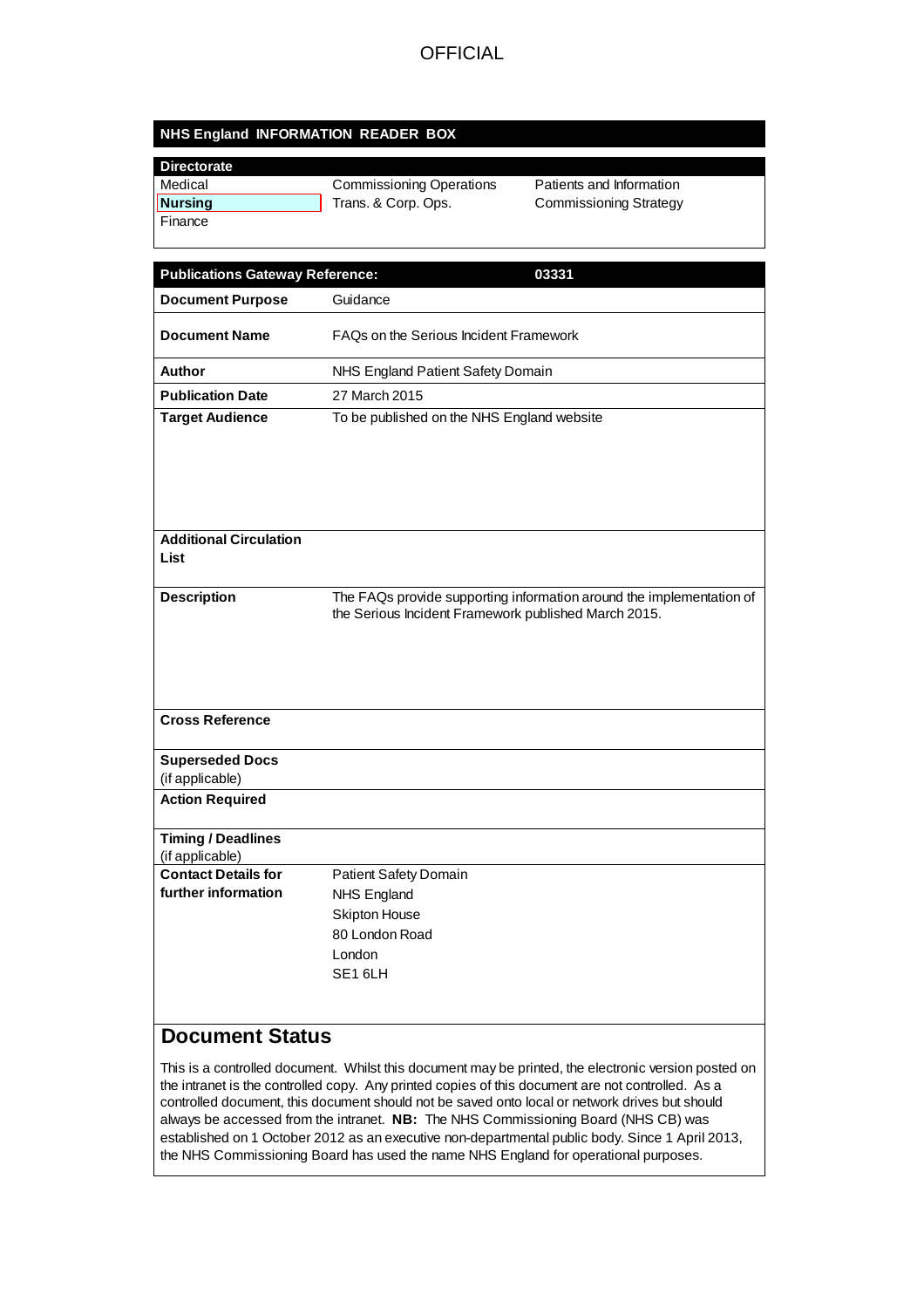# **Serious Incident Framework 2015/16**

## **Frequently asked questions**

Version number: 1

First published: March 2015

Prepared by: Patient Safety Domain, NHS England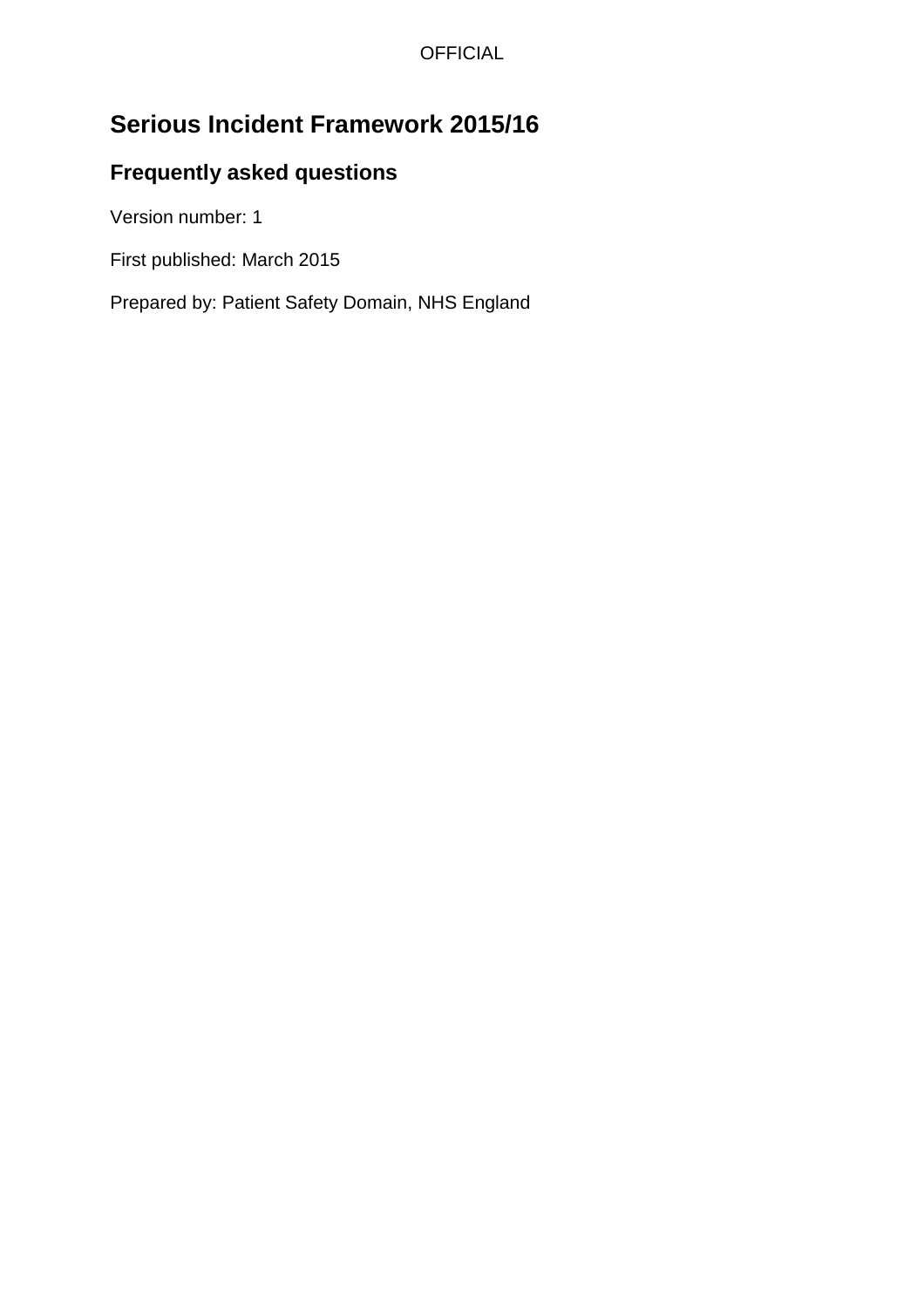## **Contents**

| 1  | Why has a new framework been developed and what has changed? 5                       |
|----|--------------------------------------------------------------------------------------|
| 2  |                                                                                      |
| 3  | There is no list of specific incidents that should be reported as Serious Incidents, |
|    |                                                                                      |
| 4  | What is meant by the phrase 'unexpected or avoidable' in the Serious Incident        |
|    |                                                                                      |
| 5  |                                                                                      |
| 6  |                                                                                      |
| 7  | What should happen where incidents occur that might be Serious Incidents but it      |
|    |                                                                                      |
| 8  | How does Serious Incident reporting align with the National Reporting and            |
|    |                                                                                      |
| 9  |                                                                                      |
| 10 | Does the new framework take into account changes in the commissioning                |
|    | landscape, particularly in relation to new co-commissioning arrangements for primary |
|    |                                                                                      |
| 11 | What should Commissioners and Providers do if they cannot agree on whether           |
|    |                                                                                      |
| 12 | Does it matter if an incident is discovered a long time after it happened, or at a   |
|    |                                                                                      |
| 13 | Must a full investigation be undertaken for every Serious Incident?  11              |
| 14 |                                                                                      |
| 15 |                                                                                      |
| 16 | Will there be changes to the reporting system STEIS? 12                              |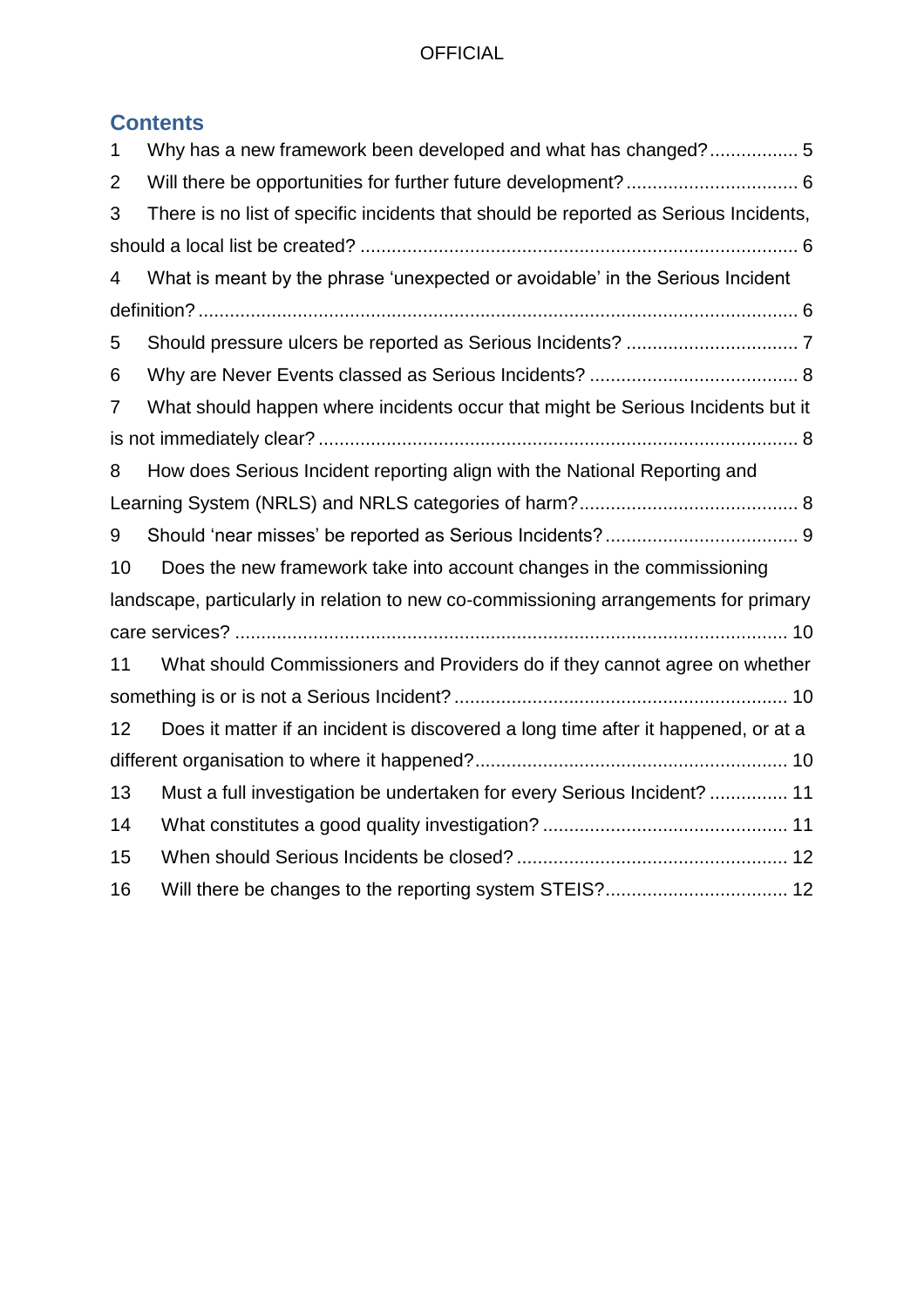# <span id="page-4-0"></span>**1 Why has a new framework been developed and what has changed?**

Further to the changes in the NHS landscape in 2013 NHS England published a revised Serious Incident Framework. This supplemented the National Reporting and Learning Framework for Incidents Requiring Investigation, produced by the National Patient Safety Agency<sup>1</sup> in 2010, and it was agreed that a further review would be undertaken to develop one overarching framework which would provide clarity and consistency for providers and commissioners in relation to managing Serious Incident in NHS funded care. The revised framework replaces the previous versions published by the NPSA and NHS England.

This review has provided an opportunity to reinforce;

- the fundamental purpose and principles of Serious Incident management, which it to learn from incidents to prevent the likelihood of recurrence of harm;
- the process, procedures and ethos that facilitate organisations in achieving this fundamental purpose;
- key accountabilities of those involved in Serious Incident management, which is to support those affected including patients, victims, their families and staff and to engage with them in an open, honest and transparent way;
- key organisational accountabilities where the provider is responsible for their response to Serious Incidents and where commissioners are responsible for assuring this response is appropriate.

In order to simplify the process two key operational changes have been made:

- 1. Removal of grading we found that incidents are often graded without clear rationale. This causes debate and disagreement and can ultimately lead to incidents being managed and reviewed in an inconsistent and disproportionate manner. Under the new framework Serious Incidents are not defined by grade - all incidents meeting the threshold of a Serious Incident must be investigated and reviewed according to principles set out in the Framework.
- 2. Timescale –a single timeframe (60 working days) has been agreed for the completion of investigation reports. This will allow providers and commissioners to monitor progress in a more consistent way. This also provides clarify for patients and families in relation to completion dates for investigations.

 1 responsibilities and key functions of the NPSA were transferred to NHS England on 1 June 2012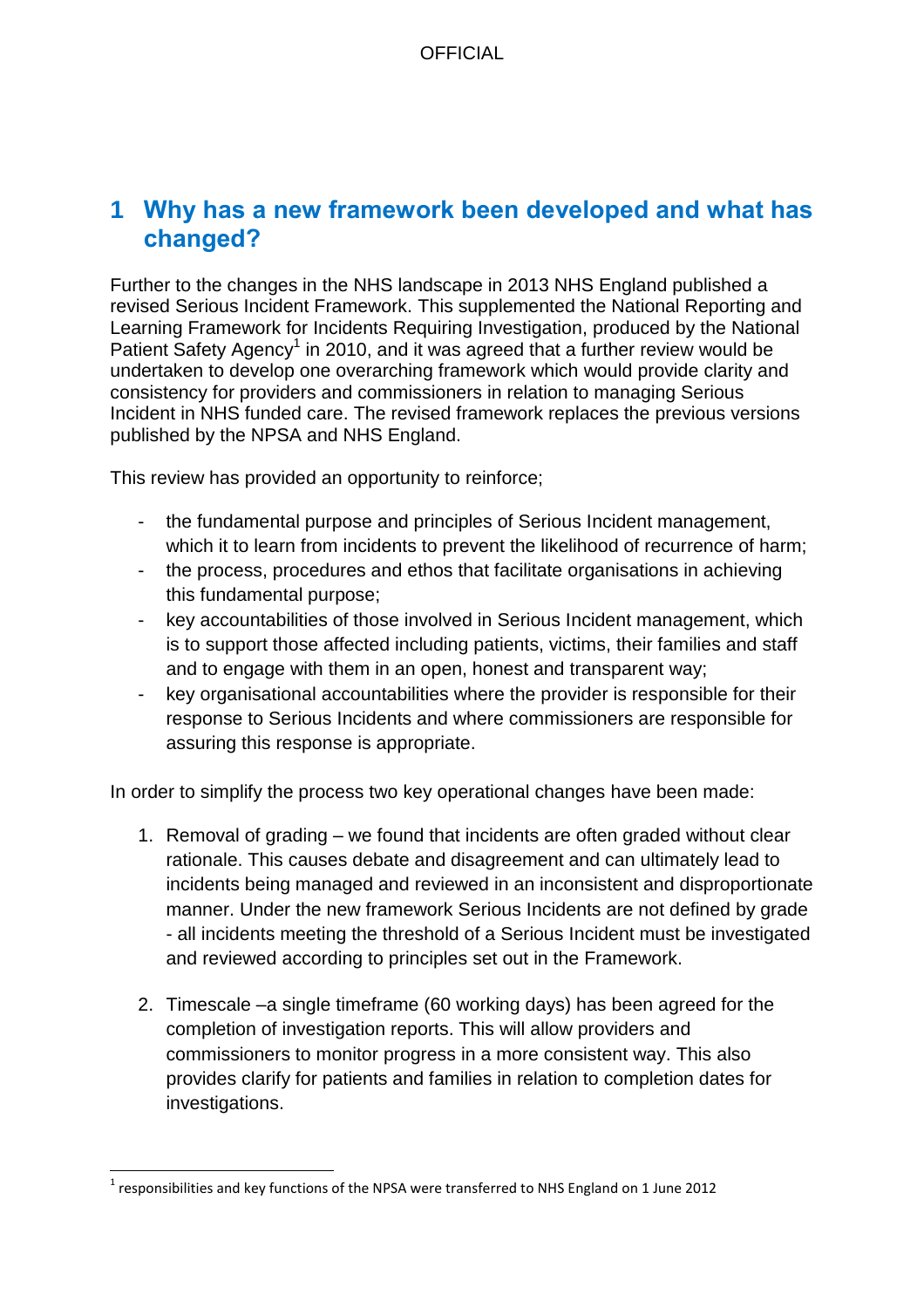# <span id="page-5-0"></span>**2 Will there be opportunities for further future development?**

Yes. Work to monitor and review the application of this framework will continue during 2015/16. It is anticipated that the framework will be reviewed annually and updated as required.

# <span id="page-5-1"></span>**3 There is no list of specific incidents that should be reported as Serious Incidents, should a local list be created?**

There is no definitive list of events/incidents that constitute a Serious Incident and lists **should not** be created locally as this can lead to inconsistent or inappropriate management of incidents. Where lists are created there is a tendency to not appropriately investigate things that are not on the list even when they should be investigated, and equally a tendency to undertake full investigations of incidents where that may not be warranted simply because they seem to fit a description of an incident on a list.

The criteria within the framework describes the general circumstance in which providers and commissioners should expect Serious Incidents to be reported. Providers and commissioners should work together to ensure they are applied appropriately.

## <span id="page-5-2"></span>**4 What is meant by the phrase 'unexpected or avoidable' in the Serious Incident definition?**

This phrase is intended to ensure that death or injury resulting in serious harm, that was an expected or inevitable consequence of the patient's medical condition or healthcare, does not trigger a Serious Incident investigation. For example, some types of radiotherapy will almost certainly cause infertility. It does not mean that an injury resulting in serious harm or death can be said to be '*unavoidable*' just because the prevention of this particular type of harm can be challenging. It is not acceptable to locally define in advance certain types of incident, such as certain pressure ulcers or inpatient falls, as 'unavoidable' as long as some routine prevention measures have been undertaken. Caution should also be taken not to automatically assume that all cases of injury resulting in serious harm or death during a surgical or invasive procedure can be assumed to be an 'expected complication' even if such complications are listed in the literature or consent formats, as the likelihood of complications occurring will be influenced by the safety of local systems; each case needs to be considered individually.

Any Serious Incident investigation which seeks to conclude that an incident was either 'avoidable' or 'unavoidable' rather than focusing on what could be learned to prevent future harm is not compliant with Root Cause Analysis methodology.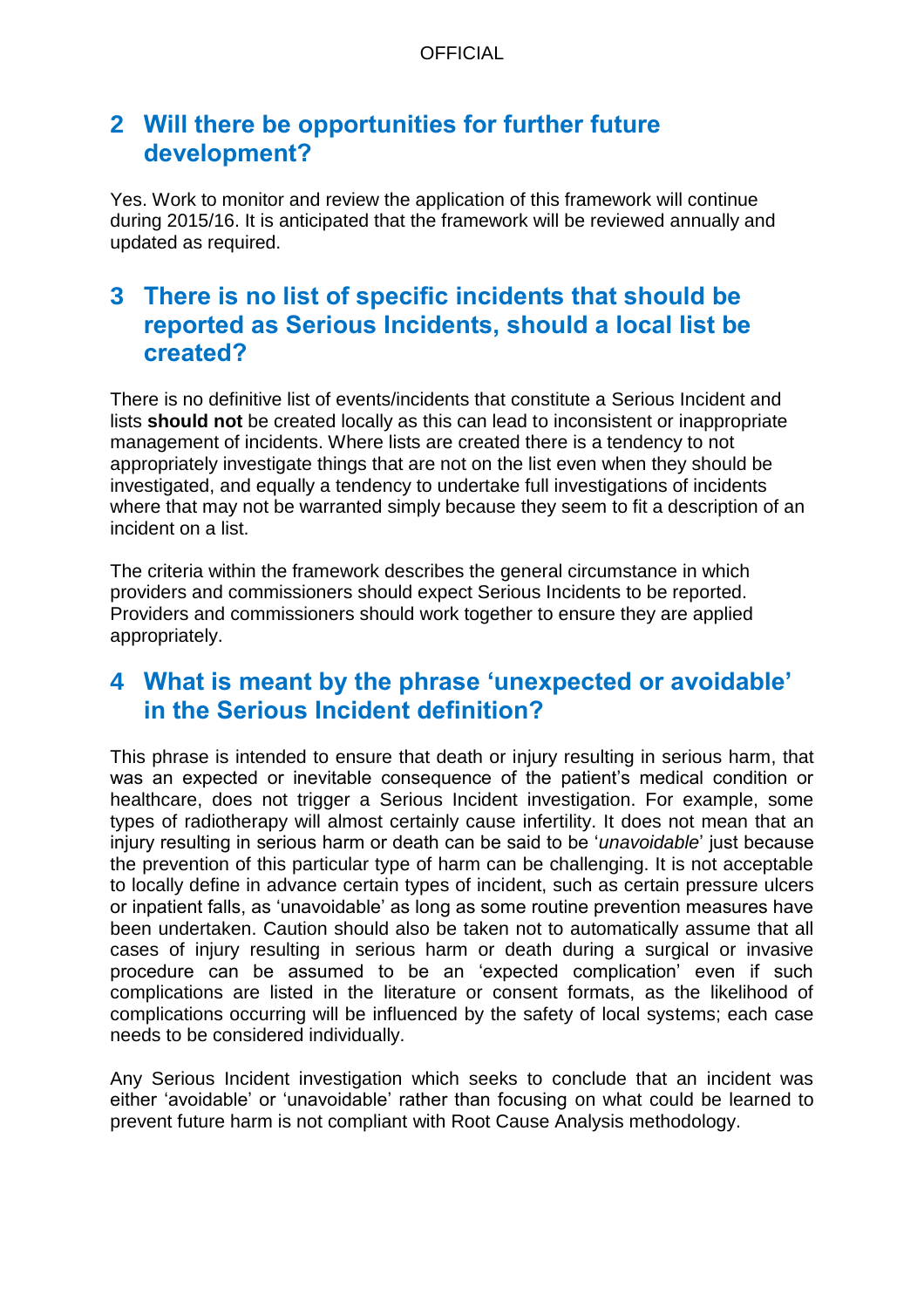# <span id="page-6-0"></span>**5 Should pressure ulcers be reported as Serious Incidents?**

Where the definition of a Serious Incident is met, the incident should be reported and investigated according to the principles set out in the Serious Incident Framework.

Often organisations report all category 3 and 4 pressure ulcers as Serious Incidents. Clearly some will meet the definition but categorising all category 3 and 4 pressure ulcers as Serious Incidents may lead to a 'burden of investigation that makes it difficult to move forward quickly and implement learning'<sup>2</sup>. Consideration must be given to the circumstances of each case since the category of a pressure ulcer does not always indicate the severity of the wound. For example, an infected category 2 pressure ulcer may lead to septicaemia and death whereas a very small category 3 pressure ulcer on the ear (designated as category 3 because cartilage will be exposed with any loss of overlying skin) may not have serious consequences for the patient.

Grading pressure ulcers can also be difficult, particularly when differentiating between a category 2 and 3 pressure ulcer and also between a category 3 and 4. This is another reason why grading alone should not be relied on for determining overall severity.

Any pressure ulcer that meets, or potentially meets, the threshold of a Serious Incident should be thoroughly investigated to ensure any problems in care are identified, understood and resolved to prevent the likelihood of future recurrence. This requires an assessment of whether any acts of omission or commission may have led to the pressure ulcer developing. It is not acceptable to locally define, in advance, certain types of pressure ulcer that are 'unavoidable' as long as some routine preventative measures have been undertaken. As stated in questions 4 above any Serious Incident investigation which seeks to conclude that an incident was either 'avoidable' or 'unavoidable' rather than focusing what could be learned to prevent future harm is not compliant with Root Cause Analysis (RCA) methodology.

It is important to note that if the patient was clearly not, nor should have been, in receipt of any NHS funded healthcare (including part NHS-funded or co-funded care) at the time the pressure ulcer developed then it would not meet criteria for Serious Incident reporting. For example, a healthy adult who is injured in an accident at home but not found until after a 'long lie' during which a pressure ulcer developed would not meet the criteria of a Serious Incident.

It is important that all pressure ulcers, except in people who were unknown to NHS funded services, are recognised as patient safety incidents and reported accordingly. All patient safety incidents should be reported to the National Reporting and Learning System (NRLS) for the purposes of national learning. See questions 7 for further information relating to the NRLS.

<sup>&</sup>lt;sup>2</sup> Tissue Viability Society, 2012, Achieving Consensus in Pressure Ulcer Reporting. Available online at: <http://tvs.org.uk/wp-content/uploads/2013/05/TVSConsensusPUReporting.pdf>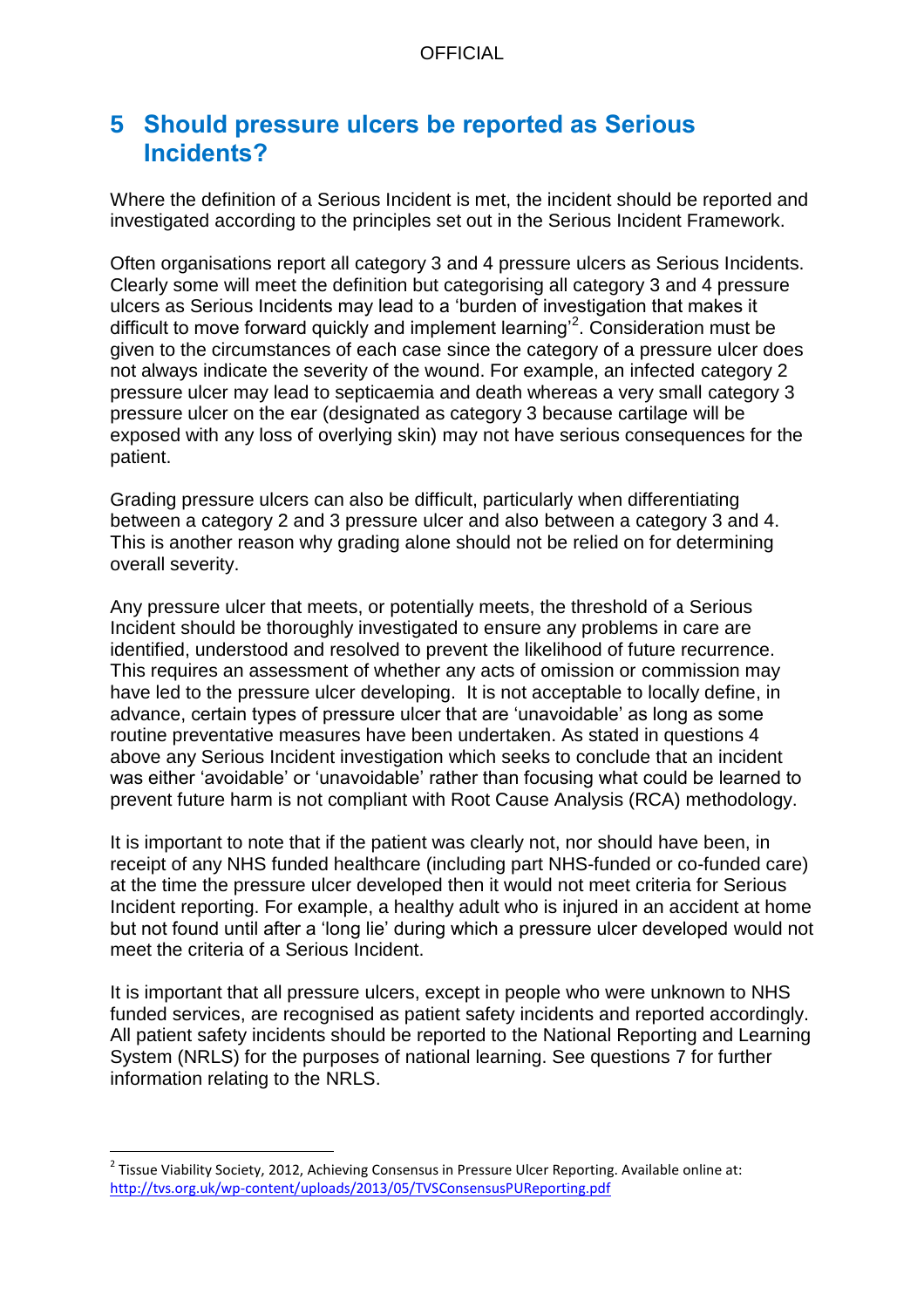Also see question 11 regarding discovery of a Serious Incident at a different organisation to where it occurred.

# <span id="page-7-0"></span>**6 Why are Never Events classed as Serious Incidents?**

Never Events arise from failure of strong systemic protective barriers which can be defined as successful, reliable and comprehensive safeguards or remedies e.g. a uniquely designed connector to prevent administration of a medicine via the incorrect route - for which the importance, rationale and good practice use should be known to, fully understood by, and robustly sustained throughout the system from suppliers, procurers, requisitioners, training units, and front line staff alike. Never Events may highlight potential weaknesses in how an organisation manages fundamental safety processes and can provide the NHS with an essential lever for improving patient safety. Regardless of the outcome of an individual Never Event, Never Events are always considered Serious Incidents.

## <span id="page-7-1"></span>**7 What should happen where incidents occur that might be Serious Incidents but it is not immediately clear?**

It is acknowledged that unexpected outcomes are not always the result of error/ acts and/ or omissions in care. It may be unclear initially whether an unexpected outcome is potentially related to any weaknesses in a system or process (including acts or omissions in care) or was related to natural disease processes or issues unrelated to healthcare. Where it is not clear whether or not an incident fulfils the definition of a Serious Incident, providers and commissioners must engage in open and honest discussions to agree the appropriate and proportionate response. Often a more informed judgement can be made as more information becomes available (for example, post-mortem examination and toxicology results in the case of an unexpected death). Incidents which are reported as Serious Incidents can be downgraded at any stage where the Serious Incident criteria is not meet and further investigated is not required.

# <span id="page-7-2"></span>**8 How does Serious Incident reporting align with the National Reporting and Learning System (NRLS) and NRLS categories of harm?**

The National Reporting and Learning System (NRLS) captures all patient safety incidents<sup>3</sup>. When reporting patient safety incidents to the NRLS the actual (not potential) level of harm caused must be reported.

The Strategic Executive Information System (STEIS) captures all Serious Incidents. Serious Incidents (as defined in the Serious Incident Framework) can include but are not limited to patient safety incidents. Whilst almost all patient safety incidents that have been reported to the NRLS with correct use of the NRLS categories for death or

 $3$  Any unintended or unexpected incident that could have led or did lead to harm for one or more patients receiving NHS-funded healthcare.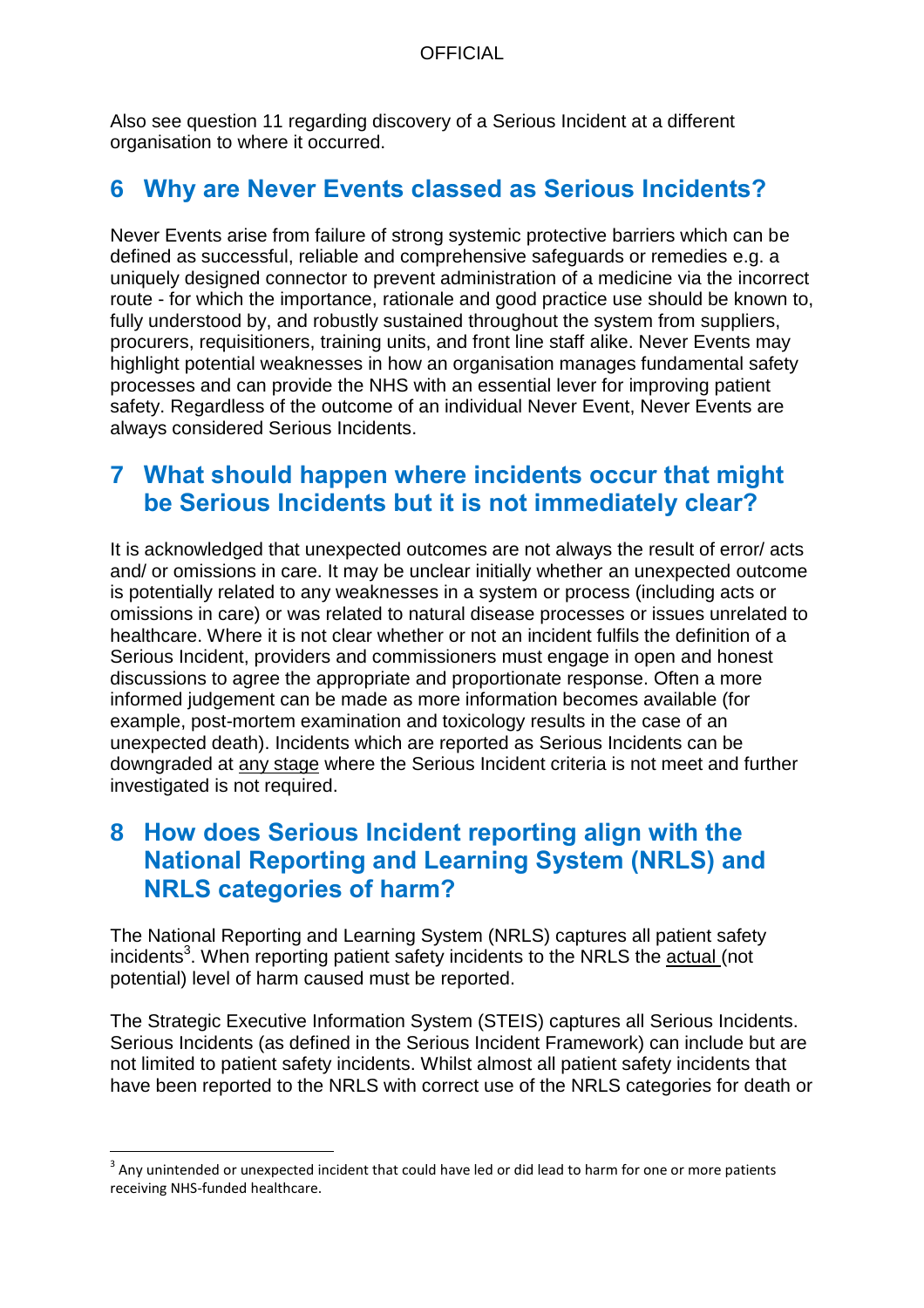severe harm<sup>4</sup> would be likely to meet the definition within the Serious Incident Framework, the Serious Incident definition must be directly applied when considering if reporting via STEIS is required.

Some organisations have expressed their confusion when reporting Serious Incidents to STEIS and the NRLS because it is difficult to imagine that a Serious Incident can be reported as a no or low harm incident. However, the outcomes (i.e. actual harm) of Serious Incidents can cover all degrees of harm. For example, all Never Events are Serious Incidents but not all will result in severe harm or death. Therefore the **actual** outcome that is reported to the NRLS may in fact be no or low harm, even though it's declared as a Serious Incident. Additionally some Serious Incidents may not involve actual or potential harm to any patient (e.g. an incident related to loss of confidential information affecting staff).

All Serious Incidents which meet the definition of a patient safety incident should be reported to STEIS and to the National Reporting and Learning System (NRLS). Organisations with local risk management systems that link to the NRLS can report via their own systems. Organisations without this facility should report using the relevant NRLS e-form. Further information available online: <http://www.england.nhs.uk/ourwork/patientsafety/report-patient-safety/>

An easy to access reporting form and further guidance to support the reporting of patient safety incidents in general practice is also available online from: <http://www.england.nhs.uk/ourwork/patientsafety/general-practice/>

# <span id="page-8-0"></span>**9 Should 'near misses' be reported as Serious Incidents?**

The outcome of an incident does not always reflect the potential severity of harm that could be caused should the incident (or a similar incident) occur again. Deciding whether or not a 'near miss' should be classified as a Serious Incident should therefore be based on an assessment of risk that considers;

- the likelihood of the incident occurring again if current systems/process remain unchanged; and
- the potential for harm to staff, patients, and the organisation should the incident occur again.

Clearly, this is a judgement call but where there is a significant existing risk of system failure and serious harm, the Serious Incident process should be used to understand and mitigate that risk.

 $^4$  A patient safety incident that appears to have resulted in permanent harm (i.e. permanent lessening of bodily functions, including sensory, motor, physiological or intellectual) to one or more persons receiving NHS-funded care.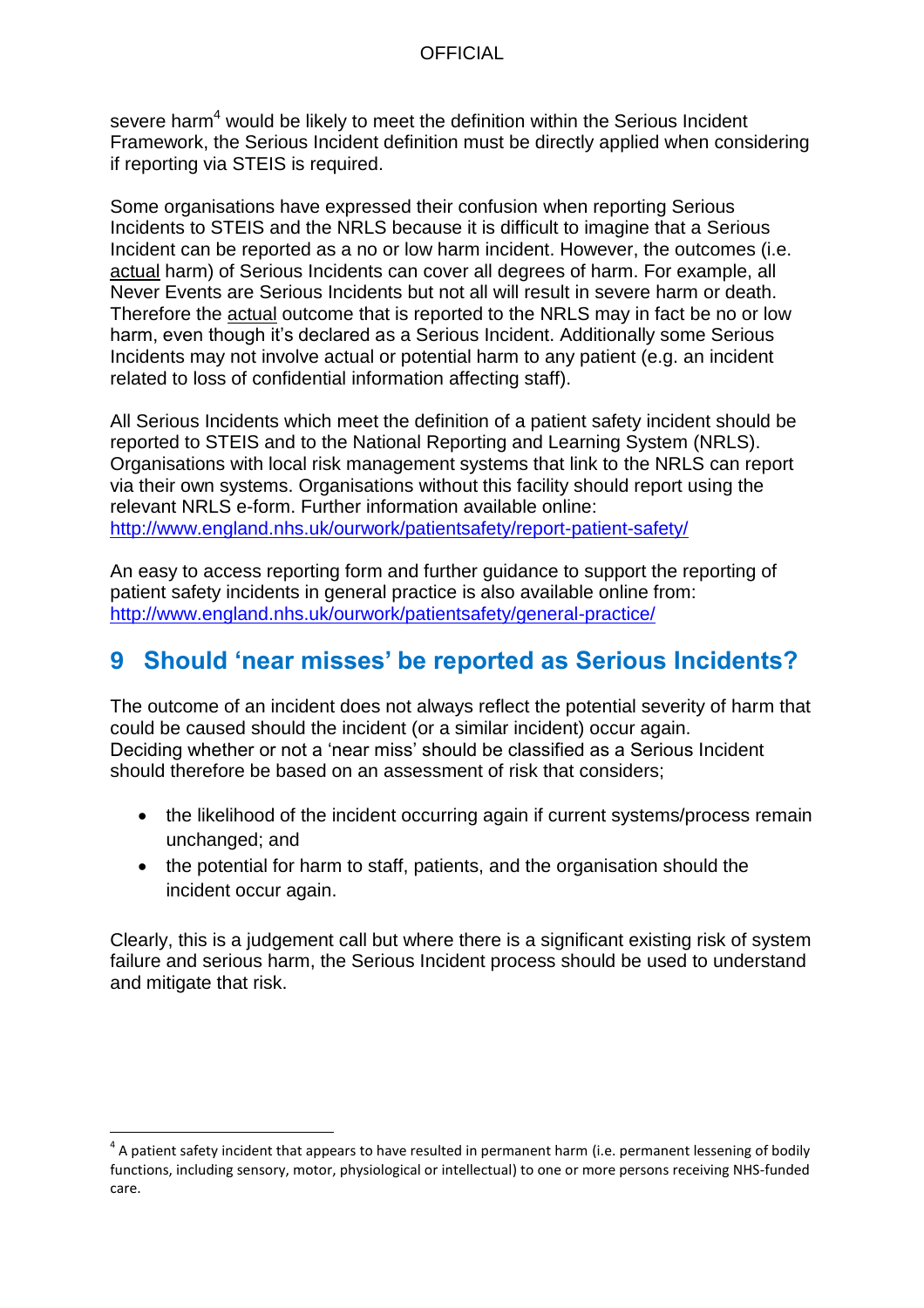# <span id="page-9-0"></span>**10 Does the new framework take into account changes in the commissioning landscape, particularly in relation to new co-commissioning arrangements for primary care services?**

Yes, the framework describes the key organisational accountability which is from the provider in which the incident took place to the commissioner of the care in which the incident took place. Given this line of accountability, it follows that Serious Incidents must be reported to the organisation that commissioned the care in which the Serious Incident occurred. However, it is acknowledged that in a complex commissioning landscape multiple organisations may be involved. The framework therefore endorses the RASCI (Responsible, Accountable, Supporting, Consulted, Informed) model as a means of helping organisations to determine who does what in relation to Serious Incident management. The RASCI model supports the identification of a single 'lead commissioner' with responsibility for managing oversight of Serious Incidents within a particular provider. This means that a provider reports and engages with one single commissioning organisation who can then liaise with other commissioners as required. This will ensure that it is clear who is responsible for leading oversight of the investigation, where the accountability ultimately resides and who should be consulted and/or informed as part of the process.

# <span id="page-9-1"></span>**11 What should Commissioners and Providers do if they cannot agree on whether something is or is not a Serious Incident?**

Agreement must be established locally between the Provider and the Commissioner. It is important that the Provider and Commissioner maintain a two-way discussion until agreement is achieved. NHS England Sub-regional and Regional Teams may advise in circumstances where local resolution is unsuccessful but they are not responsible for acting as arbiters in relation to individual cases.

Neither the Department of Health nor NHS England Central Patient Safety Domain will act as arbiters of whether a particular incident is a Serious Incident.

# <span id="page-9-2"></span>**12 Does it matter if an incident is discovered a long time after it happened, or at a different organisation to where it happened?**

Serious Incidents may, on occasion, be discovered some time, even years, after the incident itself occurred. The delay between the incident and its discovery is not in itself a factor in determining whether an incident is a Serious Incident or not. It may however, have a bearing on the improvements that are deemed necessary following investigation, for example where changes in procedures since the incident mean that additional actions may no longer be necessary.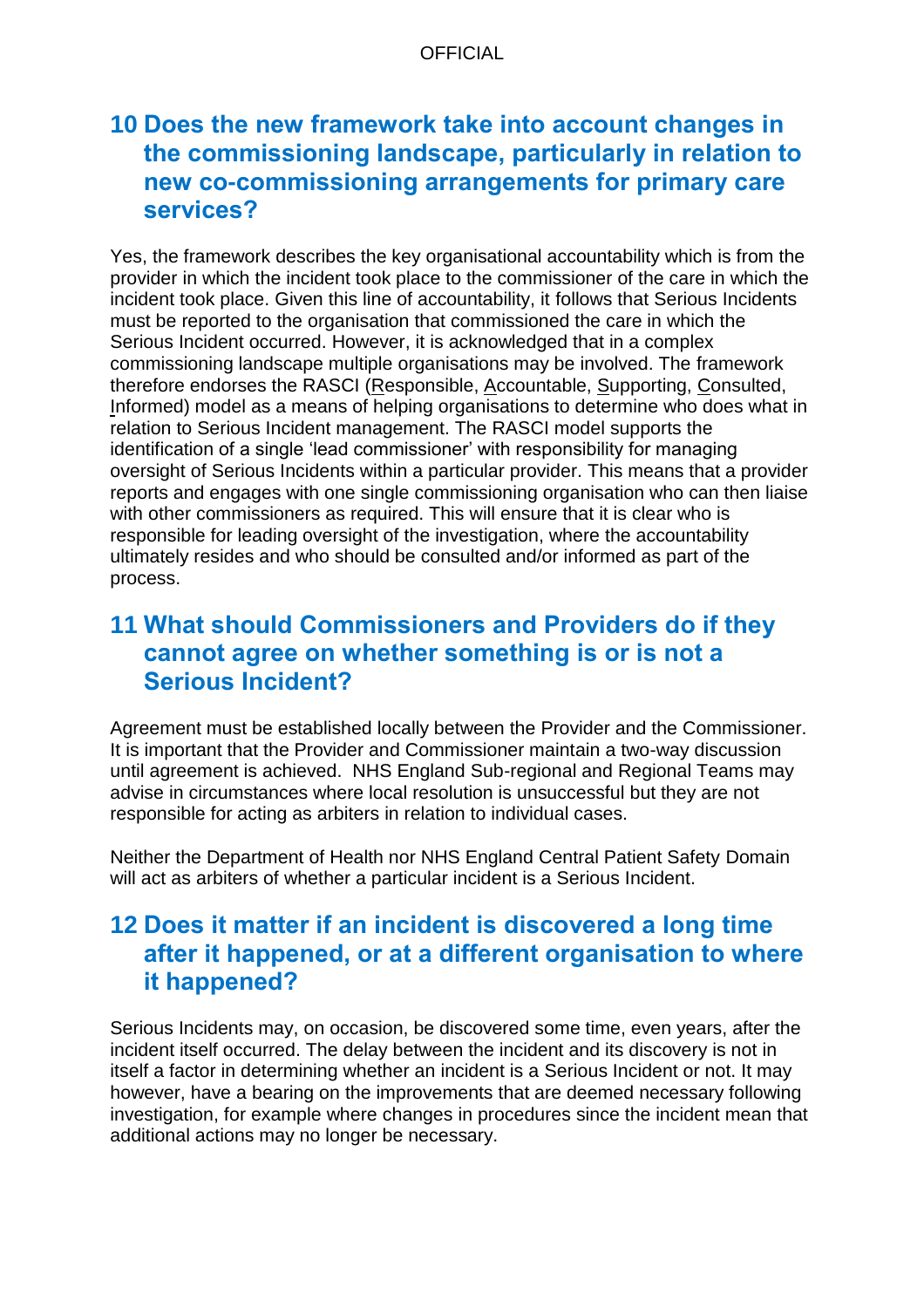Where a Serious Incident is discovered by one organisation, but appears to be the responsibility of another, it is the 'discovering' organisation's responsibility to ensure that the appropriate organisations are alerted in the first instance. The incident should then be recorded and responded to by the organisation where the incident occurred provided they are identifiable. This process is intended to facilitate the investigation, learning and resolution of issues where it matters most. It is not about the attribution of fault or blame. The 'discovering' organisation does not have to report the incident as their own<sup>5</sup>. Commissioners should assist their providers to ensure appropriate organisations are made aware so that the necessary action can be taken.

# <span id="page-10-0"></span>**13 Must a full investigation be undertaken for every Serious Incident?**

The scale and scope of the investigation should be proportionate to the incident to ensure resources are effectively used. Some incidents may be managed by an individual (with support from others as required) whereas others will require a team effort and this may include members from various organisations and/or experts in certain fields.

Within the NHS, Root Cause Analysis (RCA) is the recognised standard systems based approach for conducting investigations. As part of the RCA model there are two templates for constructing investigation reports;

- a concise template- suited to less complex incidents which can be managed by individuals or a small group at a local level ; and
- a comprehensive template- suited to complex issues which should be managed by a multidisciplinary team involving experts and/or specialist investigators where applicable

National reporting templates should be used unless agreed that adaptions are required. National templates will be reviewed on a continuous basis. Recommendations to inform changes should be sent to [england.RCAinvestigation@nhs.net](mailto:england.RCAinvestigation@nhs.net)

# <span id="page-10-1"></span>**14 What constitutes a good quality investigation?**

A good quality investigation allows organisations to identify:

- The problems (the what?) including lapses in care/acts/omissions that may have contributed towards an incident; and
- The contributory factors that led to the problems (the how?) taking into account the environmental and human factors; and
- The fundamental issues/root cause (the why?) that need to be addressed; and

<sup>&</sup>lt;sup>5</sup> Changes within the STEIS system, to facilitate notification of Serious Incidents occurring in other organisations, are being explored to enable organisations to document Serious Incidents which need to be investigated by others (see questions 15).